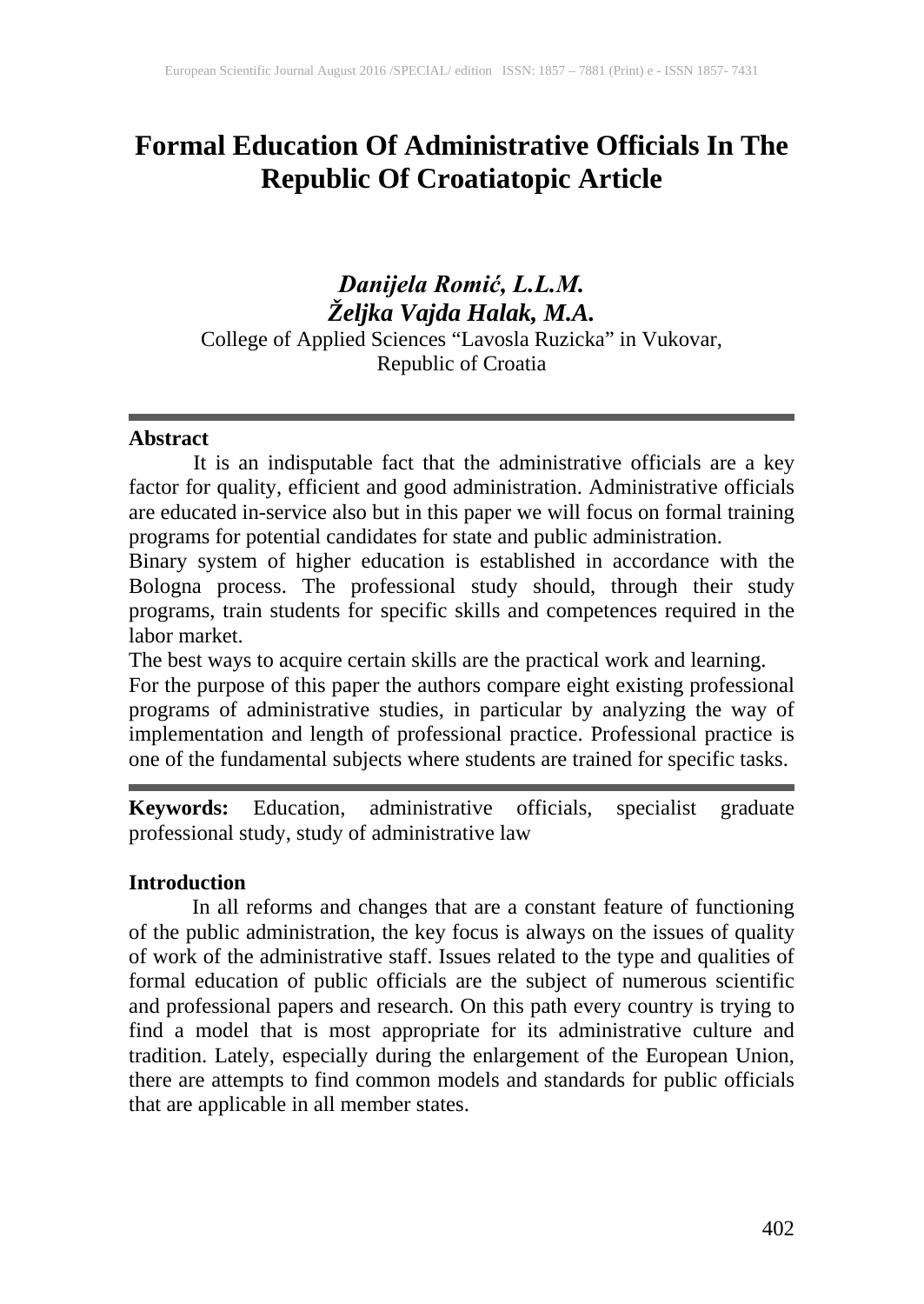The key emphasis within these standards is on professionalization and de-politicization of the civil service and actions in the public interest (Koprić et alt, 2012).

The Republic of Croatia (Croatia) is no exception to these trends. In the early nineties, Croatia has undergone a process of transition from a communist to a democratic, liberal political environment and gained independence. Also, it is faced with globalization issues and challenges. An additional problem is definitely a management and officers remaining from the previous regime. In solving the accumulated problems (which are inherent in all transition countries) Croatia needs and is trying to find ways to strengthen the administrative capacity and change for the better. One possible solution offers a special kind of administrative education. Students are educated about the fundamental values of the legal system, in particular respect for the public interest in procedure.

This paper analyses the professional three-year study programs of administrative education which we consider excellent for professional training of administrative officials. In addition, in the paper we analyse the four specialist professional studies that are intended precisely to persons who have previously completed professional administrative studies. Analyse was done by reviewing available data from the official website of performers. Special emphasis is placed on determining the ratio of theoretical and practical training in the total teaching load.

### **Education of officials**

When we talk about education of public servants we should note that it is carried out on several levels. The first is the question of formal education required for employment in the public service, then the acquisition of specific knowledge and skills necessary for the concrete work place and there are various specific exams at the end. Also there are all forms of posttraining and training of civil servants. All these forms of formal education of civil and public servants are regulated differently in different countries. It is known that the German public administration long preferred the legal profession as the most appropriate for public officials.

This is partly offset by the last decade of the establishment and functioning of special study programs of public administration. In addition to the basic legal, on that study are other related disciplines as political science, economics, sociology and so on. A similar attitude is known in Italy and Hungary, while in the Nordic and Anglo-Saxon countries, the impact of the legal profession is significantly lower (Koprić, Marčetić, 2002).

In recent years, the concept of public administration is attached to the status of interdisciplinary areas and study programs of public administration are characterized by a combination of collegium from the fields of law,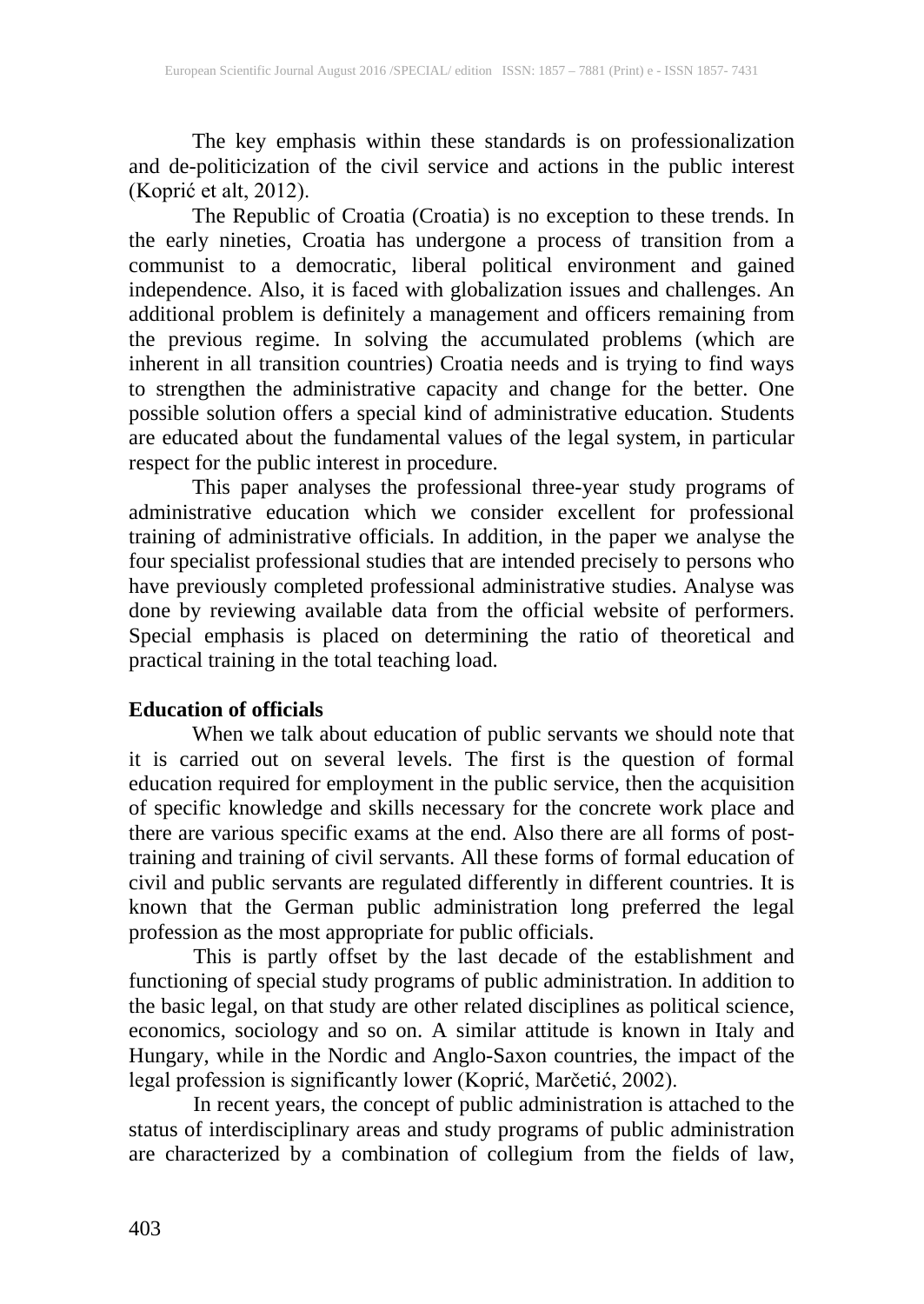economics, sociology, political science and related social sciences, in different proportions (Koprić, Marčetić, 2002). On the other hand, there is an example of France and its National School of Administration (ENA). There are enrolling people with a degree in which they prefer to managerial positions in the administration (Koprić et al., 2014). The specificity and advantage of this school's program is that students get both; a practical and theoretical part (Šimac, 2002).

As a result of the harmonization of legal systems of the European Union Member States there are specific trends in the development of administrative education. Regard this, there are vertically passable studies with specific administrative directions which are characterized by a multidisciplinary approach with an emphasis on managerial skills. Study programs are tailored for a wide range of jobs, from the simplest to the most complex. In addition, it is important to emphasize that the study programs of the administrative direction are becoming independent and they stand out from the pale of law faculties and they are usually held at schools of professional higher education and polytechnics (Koprić et al, 2014).

Formal education of officials in the Republic of Croatia started with the reforms introduced by the Empress Maria Theresa (then Croatia was part of the Habsburg monarchy) by the establishment of the Political cameral studies in Varazdin in 1769. From these beginnings, there was formed Faculty of Law in Zagreb in which they performed a cameral study and legal studies (Pavic, 2002). Specific administrative education at first was provided at the School of professional study of Administration (from 1956) that had been integrated into the composition of the Faculty of Law. It is important to emphasize that the specific administrative education in Croatia exists for sixty years without interruption (Koprić et alt., 2014).

Apart from the Faculty of Law in Zagreb, Faculty of Law in Osijek also had performed two-year administrative studies from 1980. The tradition of special administrative two-year studies continued until the adoption of the Act on Scientific Activity and Higher Education in 2003 (Official Gazette 123/03). With that Act binary system was introduced in Croatian education system conducted of professional and university studies. The duration of professional studies has been extended to three years, after which there is specialized graduate programs. The original intention of the legislator was to completely isolate professional studies from universities and organized them in polytechnics and schools of professional higher education. That was not successful<sup>50</sup>.

<span id="page-2-0"></span> $50$  Constitutional Court found unconstitutional the legal provision of Article 114/8 of the Act which determine the deadline by which the universities could admit students to professional studies. Indirectly it prohibit universities to establish professional studies, Croatian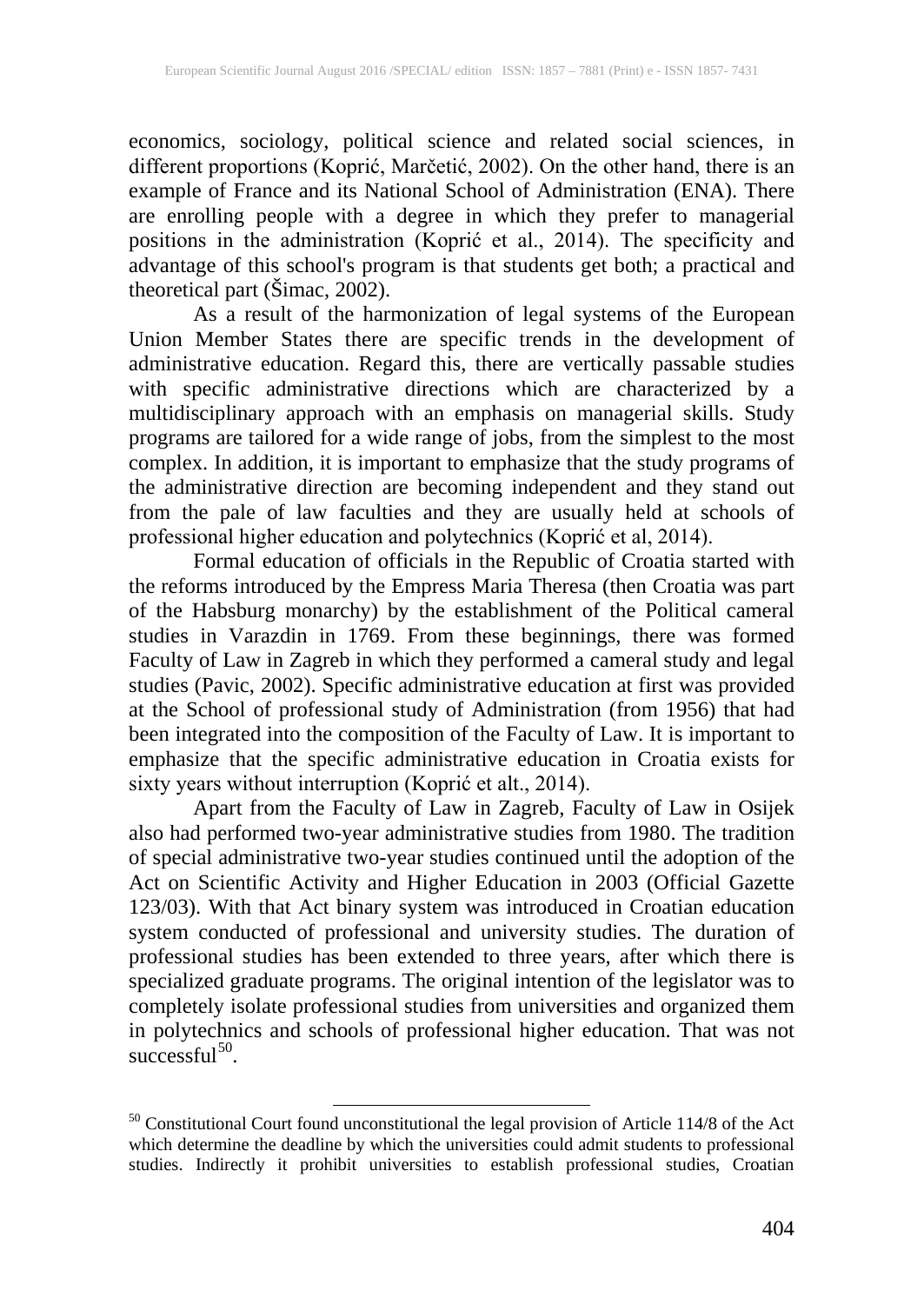Today in Croatia professional studies are performed at the universities and polytechnics. Table 1 shows the institutions, title of study, duration, ECTS and professional titles on existing professional studies of administrative orientation in Croatia.

| <b>Institutions</b>     | Title of study | Duration in | <b>ECTS</b> | <b>Professional titles</b> |
|-------------------------|----------------|-------------|-------------|----------------------------|
|                         |                | years       |             |                            |
| Polytechnics in Vukovar | Administrative | 3           | 180         | bacc.admin.publ.           |
|                         | study          |             |             |                            |
| Polytechnics in Pozega  | Administrative | 3           | 180         | bacc.admin.publ.           |
|                         | study          |             |             |                            |
| University in Rijeka,   | Administrative | 3<br>180    |             | bacc.admin.publ.           |
| <b>Faculty of Law</b>   | study          |             |             |                            |
| University in Split,    | Administrative | 3           | 180         | bacc.admin.publ.           |
| <b>Faculty of Law</b>   | study          |             |             |                            |
| University in Osijek,   | Administrative | 3           | 180         | bacc.admin.publ.           |
| Faculty of Law          | study          |             |             |                            |
| Polytechnics in Gospic  | Administrative | 3           | 180         | bacc.admin.publ.           |
|                         | study          |             |             |                            |
| Polytechnics in Sibenik | Administrative | 3           | 180         | bacc.admin.publ.           |
|                         | study          |             |             |                            |
| University in Zagreb,   | Administrative | 3           | 180         | bacc.admin.publ.           |
| faculty of Law          | study          |             |             |                            |

Table 1. Performers of professional studies of administrative orientation

Source: List of professional titles and their abbreviations of Rectors' Conference of Croatia, Official Gazette 50/15

After completing three years of professional studies (or university undergraduate studies), students should have the ability to upgrade the acquired knowledge and competences with additional specialized professional programs. Although this system in the Republic of Croatia is in the application for 12 years, there is a very few specialist graduate studies in this area. Table 2 shows the institutions, title, duration, ECTS and professional titles on existing specialist graduate programs in Croatia. As may be seen from their name (or the content of the program), they are very similar. The justification for this situation lies in the fact that Croatia is a relatively small country and it is unprofitable to establish and organize some specific, specialized programs that would be deeply engaged in certain administrative areas or acquiring any special competence. In this way, practice deviate from specialization. Students at these professional graduate studies are studying a wider range of different areas that cannot provide the required specialist skills. On the other hand, the problem of acquisition of specific skills is neglected. In the theory there is emphasize for the need to

 $\overline{a}$ Constitutional Court Decision No. UI-1707/2006 from 20th December 2006., Official Gazette 2/07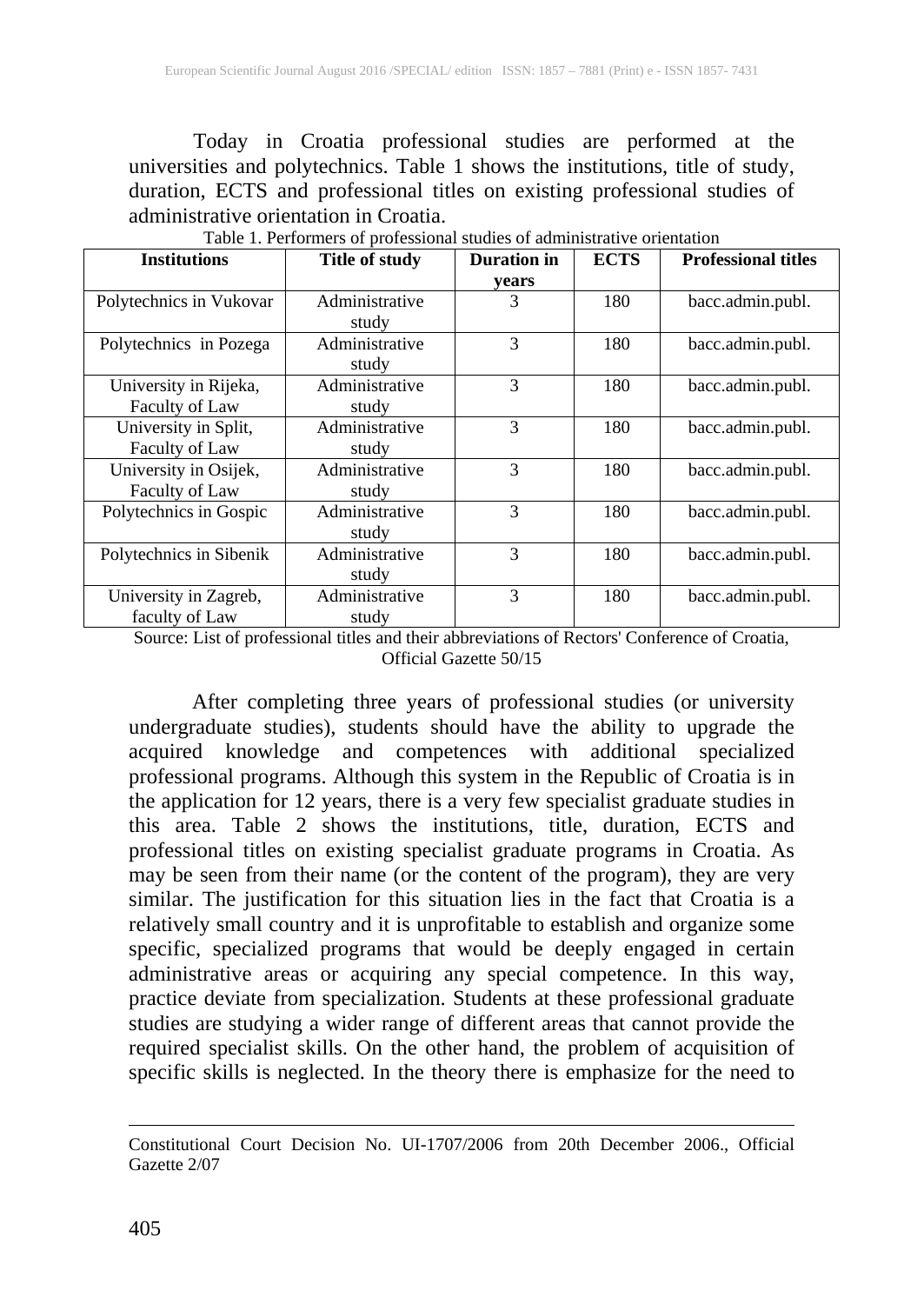find better ways of teaching that would enable students to put the knowledge into concrete skills (Marčetić, 2005).

| <b>Institution</b>    | Title of study | <b>Duration</b> in | <b>ECTS</b> | The abbreviation title |
|-----------------------|----------------|--------------------|-------------|------------------------|
|                       |                | years              |             |                        |
| University in Osijek, | Public         | 2                  | 120         | struč.spec.admin.publ. |
| Faculty of Law        | Administration |                    |             |                        |
| University in Split,  | Public         | $\mathcal{D}$      | 120         | struč.spec.admin.publ. |
| Faculty of Law        | Administration |                    |             |                        |
| University in Rijeka, | Public         | ↑                  | 120         | struč.spec.admin.publ. |
| Faculty of Law        | Administration |                    |             |                        |
| University in Zagreb, | Public         | າ                  | 120         | struč.spec.admin.publ. |
| Faculty of Law        | Administration |                    |             |                        |

Table 2. Institutions that preforms specialist graduate study of administrative direction

Source: List of professional titles and their abbreviations of Rectors' Conference of Croatia, Official Gazette 50/15

# **System of civil servants in the Republic of Croatia**

In accordance with the current Civil Servants Act (Official Gazette 92/2005, 140/2005, 142/2006, 77/2007, 107/2007, 27/2008, 34/2011, 49/2011, 150/2011, 34/2012, 37/2013, 38/2013, 1/2015 i 138/2015, hereinafter: CSA) in Croatia civil service system is based on the version of the classification of workplaces. According such a system, positions are classified by the degree of complexity of operations with prescribing additional criteria related to the level of education (Koprić et alt, 2014). Civil servants are persons in governmental bodies as their regular profession carry out activities within the scope of these bodies and persons engaged in IT, general and administrative tasks, planning, material-financial tasks and similar tasks in State bodies (Article 3, paragraph 2 and 3 of CSA). The system of classification of positions includes three categories: positions of managerial civil servants, positions of senior civil servants and positions of junior civil servants (Article 74, paragraph 3 of CSA). Positions within in each category are determined by a directive of the Government of the Republic of Croatia. Positions shall be classified in compliance with the standards, and these are: necessary expertise, complexity of tasks, independence in work, level of cooperation with other State bodies and communication with parties and degree of accountability and influence on decision-making (Article 74, paragraphs 1, 4 and 5 of CSA). The titles and descriptions of positions in State bodies shall be determined by internal organisational rules adopted by the chief executive with the prior consent of the central State authority responsible for civil service affairs (Article 75 of CSA).

In general, for the positions of managerial civil servants it is required to complete a university or specialist graduate study (five years), for the positions of senior civil servants it is required to complete undergraduate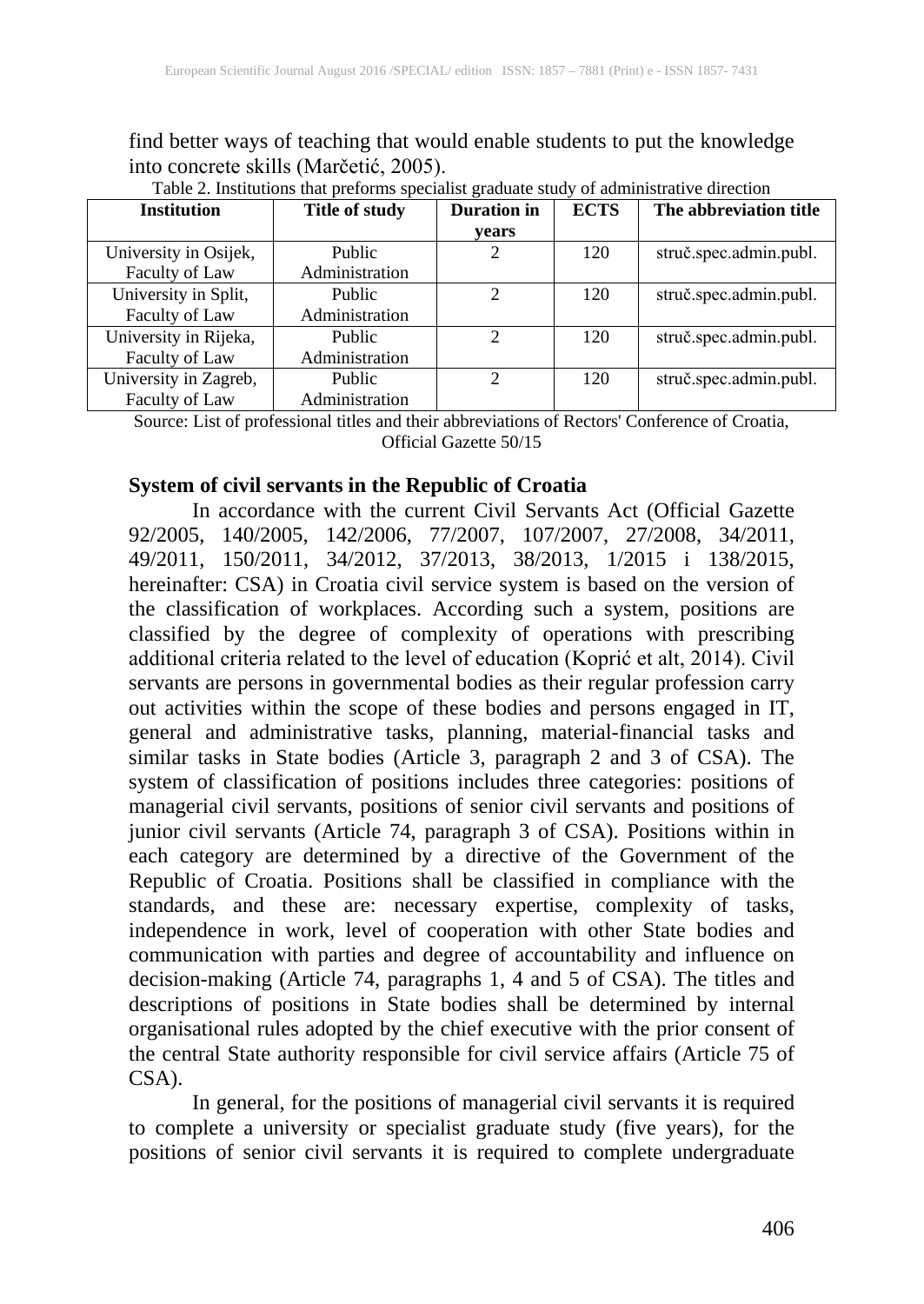university or professional study lasting three years while the positions of junior civil servants normally are reserved for persons with secondary education. Persons can be accepted in the civil service through a public tender with different professions and educational levels, depending on the specification of positions. All persons in that are accepted in the civil service for the first time, after completing trial work, are required to take the state exam, which consists of two parts. The first part is general and the other part is special, consisting of written and oral part of the specific tasks to which the employee worked (Article 56 and 57 of CSA). It is interesting to note that all new civil servants, regardless of the type and degree of their professional training and background knowledge (especially juridical) take identical, unique general part of the exam. This part consists of the basic provisions of the constitutional and administrative law, civil service system, the system of state administration and local self-government, office operations and basis of the European Union. State exam is a requirement to remain in the civil service. As we can see, the regulations do not distinguish between people who already have received a legal or administrative training of those who do not have. We consider that illogical. Therefore, this kind of unified examination partly devalues the need for special administrative education. As mentioned above, a prerequisite for entry into the civil service is not a legal or administrative education. However, there is a significant part of the positions that are at the description and content best suited for people with legal or administrative education, especially positions in the services and departments of general administration. For such positions are ideal candidates who have completed three years of professional studies of administrative direction (bacc.admin.publ.). In the continuation of this paper we provide a view of the study programs of the administrative directions that are currently structured in Croatia.

### **Study programs of the administrative direction in the Republic of Croatia – results**

For the purposes of this paper, data was collected through review of official web sites of institutions and their study programs or of curricula. The study was not without challenges, for one higher education institution there is no complete and usable data. Further difficulties we found in the inequality of the evaluation of certain collegium, in particular the final work and professional practice. So some institutions final work does not express with the hours, in which case the final semester have less hours than other semesters. There are cases in which other semesters hours are "build up" to provide adequate total number of teaching hours (that is rare). Final work is valued differently, there is no uniform criterion, somewhere it counts as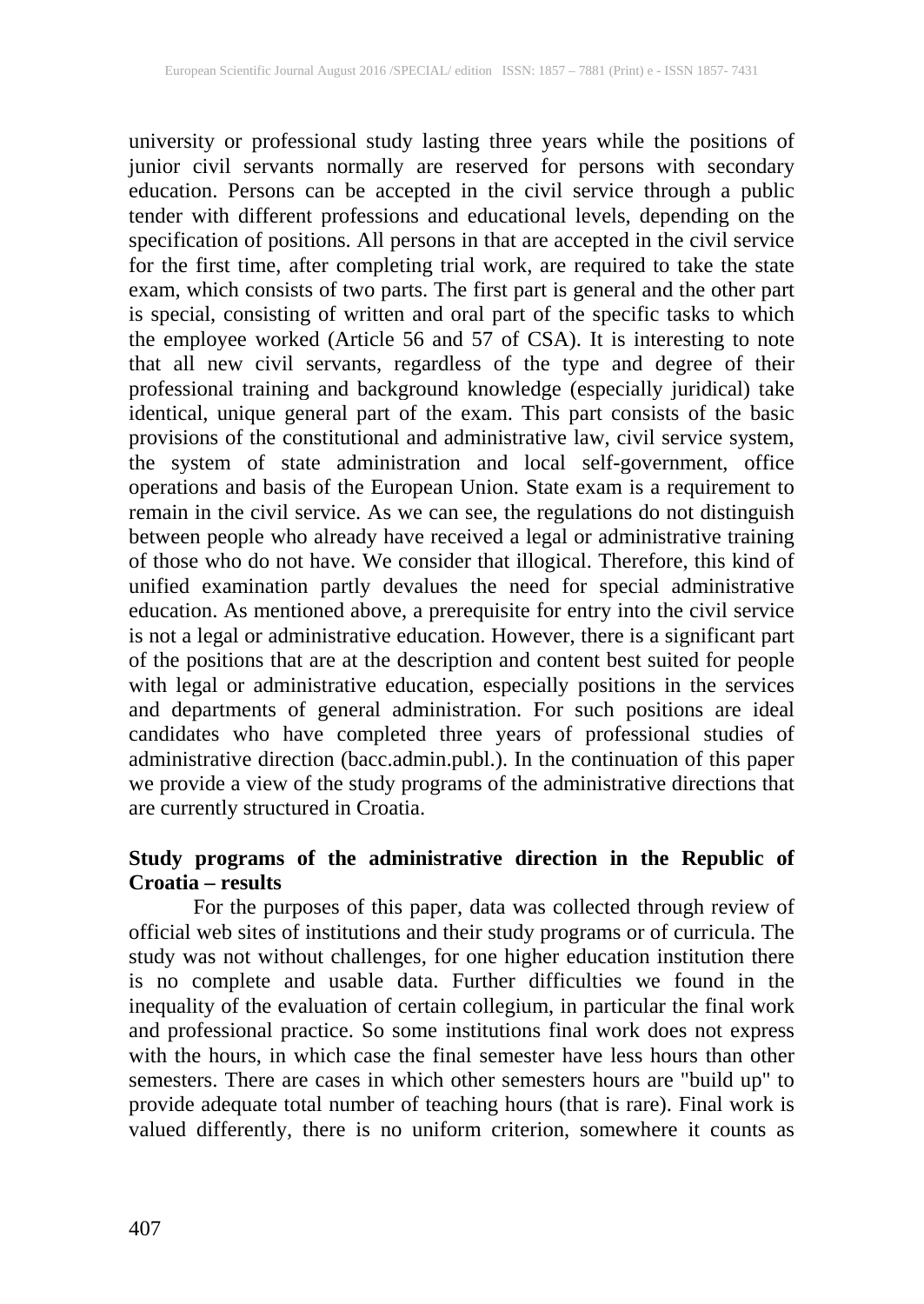lectures, exercises, sometime as a seminar and sometimes it is not evaluated through the hours, but only carries a certain number of points.

With this research we wanted to determine the real possibility for the students to be competitive for administrative organizations seeking employees after completing the program of administrative direction. In order to determine the correlation we placed hours of practical and theoretical education in the total teaching load, with special emphasis on professional practice as well as practical work in one of the partner institutions. The assumption is that quality practical education provides an appropriate level of knowledge for specific tasks. Table 3 shows the numerical ratios hours of theory (lectures) and practical training (this include professional practices, exercises and courses of seminar).

|                          | Table 9. The numerical fatio of hours of theoretical and blactical cultural |          |          |         |           |         |              |
|--------------------------|-----------------------------------------------------------------------------|----------|----------|---------|-----------|---------|--------------|
| Institution              | Hours                                                                       | Hours    |          |         | Exercises | Seminar | Total        |
|                          | total                                                                       |          |          |         | in $%$    | in $%$  | practical    |
|                          |                                                                             |          |          |         |           |         | education    |
|                          |                                                                             |          |          |         |           |         | in $%$       |
|                          |                                                                             | lectures | exercise | seminar |           |         |              |
| Faculty of Law in Rijeka | 1395                                                                        | 1065     | 240      | 90      | 17,20     | 6.45    | 23,65        |
| Faculty of Law in Zagreb | 1285                                                                        | 1030     | 215      | 40      | 16,73     | 3,11    | 19.84        |
| Faculty of Law in Osijek | 1710                                                                        | 1320     | 210      | 180     | 12,28     | 10,52   | 22,80        |
| Faculty of Law in Split  | 2325                                                                        | 1620     |          | 705     |           | 30,32   | $30,32^{51}$ |
| Polytechnics in Vukovar  | 1785                                                                        | 1080     | 525      | 180     | 29,41     | 10.08   | 39,49        |
| Polytechnics in Pozega   | 1785                                                                        | 1185     | 525      | 75      | 29.41     | 4.2     | 33,61        |
| Polytechnics in Gospic   | There is no available data on their web site.                               |          |          |         |           |         |              |
| Polytechnics in Sibenik  | 1725                                                                        | 1230     |          | 495     |           | 28,7    | $28,7^{52}$  |

Table 3. The numerical ratio of hours of theoretical and practical education

Source: research of authors

As shown, the share of practical education varies from 20 to 40% which is not a bad ratio. However, for the real situation it is necessary to analyze what is included in these numbers. First of all, we said that practical education includes the creation of seminar papers. This is a practical and independent student work but it consists of collecting and summarizing various sources about a topic. Under that we definitely cannot talk about acquiring of any specific job competencies and skills. Further, in all study programs teaching of foreign languages are performed as exercises but it cannot be considered as exercise for acquiring specific skills. As part of the study programs in Osijek, Vukovar and Pozega physical education is also listed as exercise. Finally, the teaching of statistics and informatics is also carried out through exercise and enters the sum total of hours of practice.

<sup>&</sup>lt;sup>51</sup> According to the study program, professional practice is planned in the VI semester but is not expressed in teaching load schedule. Therefore, this institution has a share of practical education greater than shown.<br><sup>52</sup> The same as footnote 2

<span id="page-6-0"></span>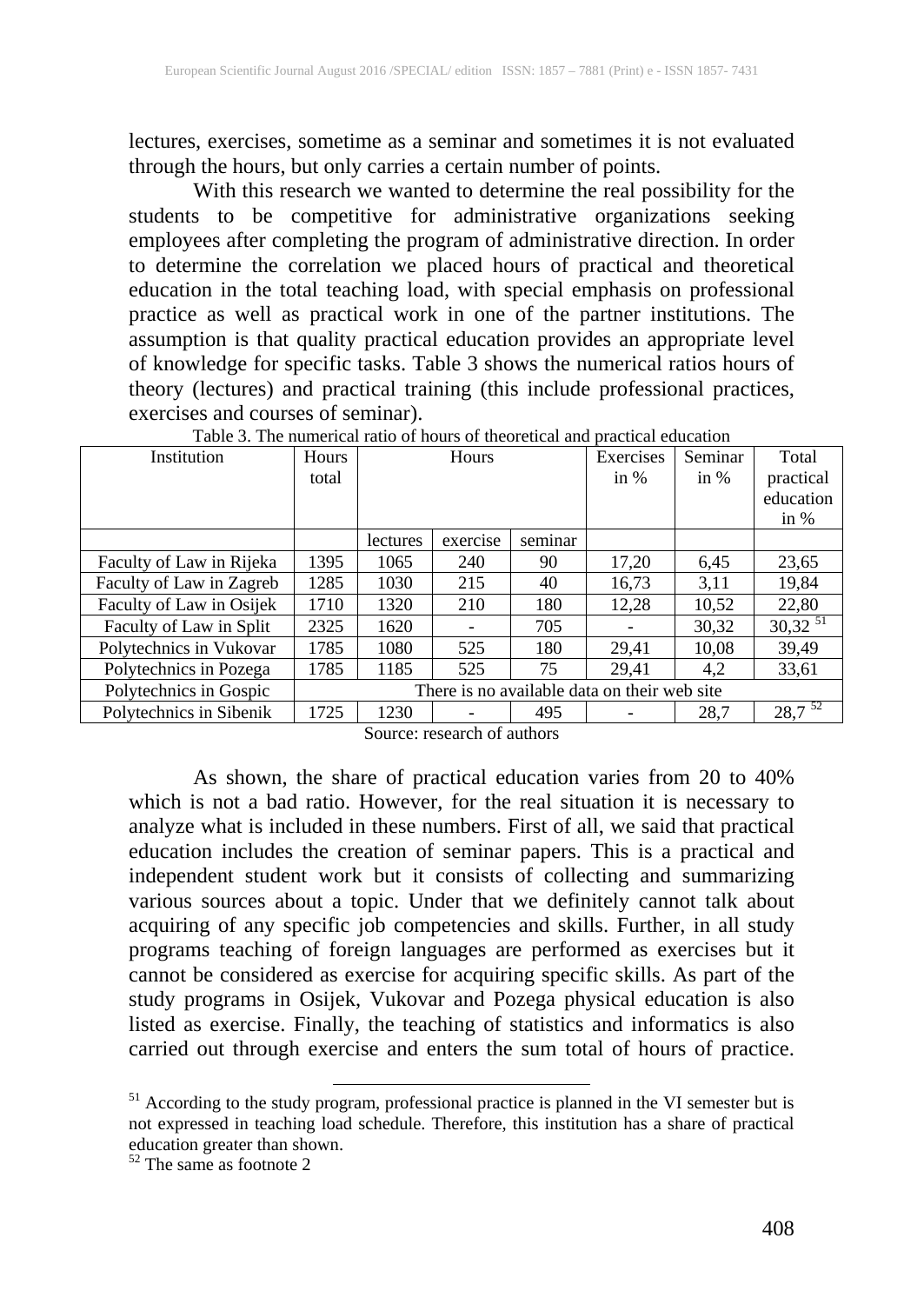Excluding all of the above, Table 4 shows the number of hours and the ratio of practical exercises that acquire specific administrative skills and competencies. A relatively large percentage of the exercises shown in the third column are the result of physical education, language and statistics as exercise.

| Institutions             | Hours                      | Total     | Specific                 | Professional   | Professional   |  |
|--------------------------|----------------------------|-----------|--------------------------|----------------|----------------|--|
|                          | total                      | exercises | exercises                | practice<br>in | practice<br>in |  |
|                          |                            | in $%$    | trough                   | hours          | $\%$           |  |
|                          |                            |           | classes<br>in            |                |                |  |
|                          |                            |           | %                        |                |                |  |
| Faculty of Law in Rijeka | 1395                       | 17,20     | 4,3                      | 30             | 2,15%          |  |
| Faculty of Law in Zagreb | 1285                       | 16,73     | 2,72                     | 40             | 3,11%          |  |
| Faculty of Law in Osijek | 1710                       | 12,28     | $\overline{\phantom{a}}$ |                |                |  |
| Faculty of Law in Split  | 2325                       |           |                          | There is, but  |                |  |
|                          |                            |           |                          | not expressed  |                |  |
|                          |                            |           |                          | in hours       |                |  |
| Polytechnics in Vukovar  | 1785                       | 29,41     | 14,29                    | 90             | 5%             |  |
| Polytechnics in Pozega   | 1785                       | 29,41     | $\overline{\phantom{a}}$ | 360            | 20.17%         |  |
| Polytechnics in Gospic   | There is no available data |           |                          |                |                |  |
| Polytechnics in Sibenik  | 1725                       |           |                          | There is, but  |                |  |
|                          |                            |           |                          | not expressed  |                |  |
|                          |                            |           |                          | in hours       |                |  |

Table 4. The ratio of hours of professional practice and exercise in relation to the overall hours

Source: research of authors

At the end we should mention data on specialist graduate studies. A review of study programs has shown that in two studies (Zagreb and Split) has no professional practice, program in Osijek has 19.76% of professional practice in the total hourly rate while program in Rijeka has no professional practice but every college has a number of exercises and they carry 21.85% of the hourly rate. Given that these are "specialist" study we believe it is necessary that proportion of practices and exercises is higher.

#### **Conclusion**

Special administrative education in Croatia has an tradition of over 70 years. A large number of people was educated through programs of administrative studies. That people have devoted their working life (or still do) in the state or local public administration. Crucial paradigm that administrative officials must adopt is the respect for the public interest, democratic institutions and the social dimension of the country. Through programs of administrative studies, students gain basic knowledge about the meaning and role of government in society and the role of employees in the practical implementation of management responsibilities. Therefore, we believe that people who have completed administrative studies are well prepared for work in public administration. New specialist graduate degrees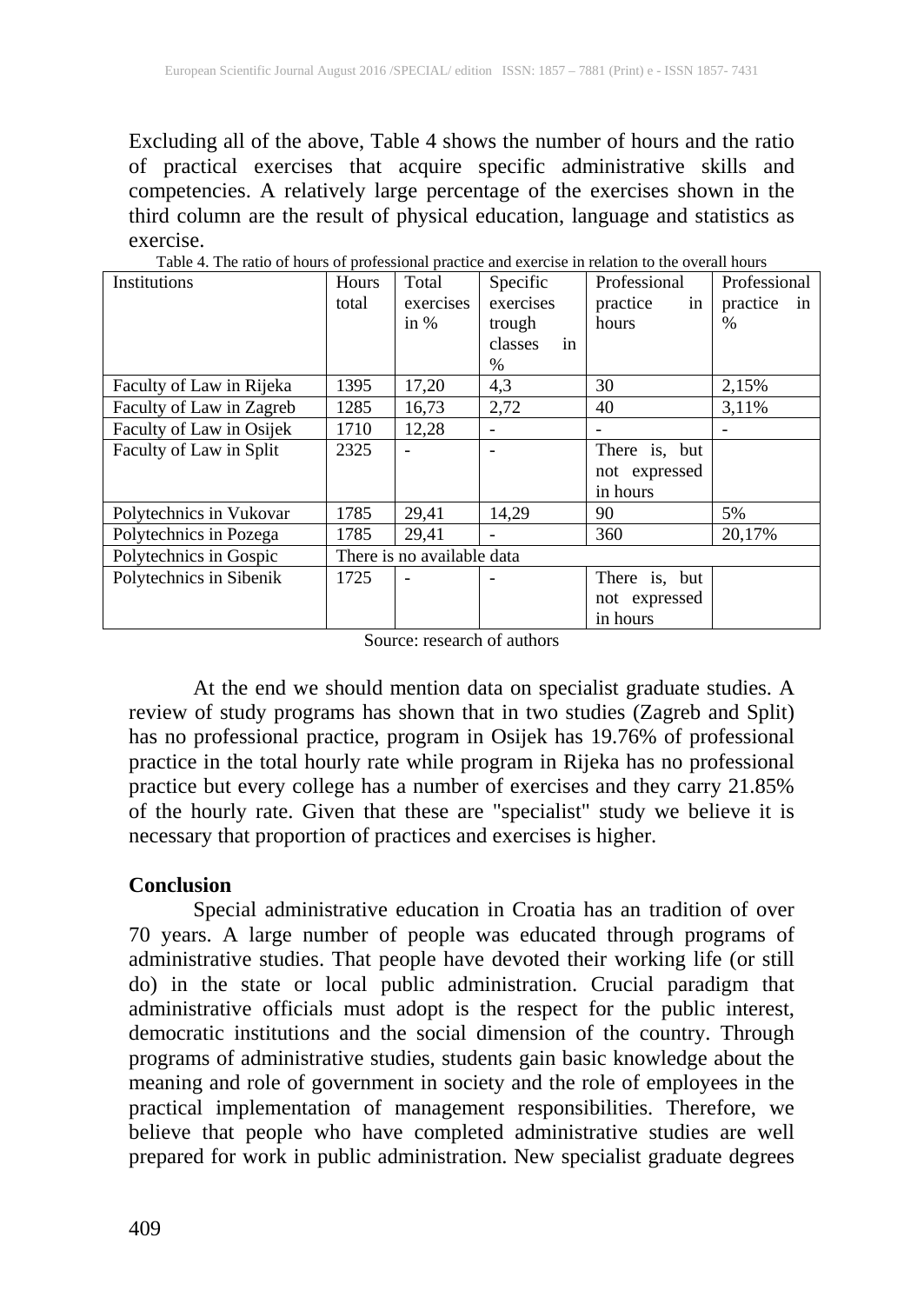in public administration are the perfect upgrade for professional studies and starting point for recruiting people for managerial positions in administrative organizations. What the research shows is definitely too small proportion of practical training during studies. The reasons are numerous: from the relatively complicated techniques of changing study programs, inertia, lack of ideas to the overall "climate" in the academic community that the professional studies looks with the underestimation. Some, not too big, intervention in the study programs could quickly solve the problem. It would be good that the procedures of changing and adaptations of existing study programs is slightly liberalized. In this way, the study programs will be more easily adapted to constant changes in the environment. Professional practice should be define in the study program clearly and precisely, with clear and measurable learning outcomes and acquired competences. Performance of practices should be designed appropriately to administrative studies. Putting practice at first, or even at the second year of study is not effective. Given the nature of the study and the necessary theoretical background knowledge, it is much more appropriate to organize practice after the courses. The practice should consist of concrete work (circulation file, making administrative decisions, making proposals for regulations etc.) and of planning and strategic decision-making at the specialist graduate studies. It is certainly necessary to increase the hourly rate of practical training, especially professional practice which should do a minimum of 1/3 of the total hourly rate. In this way, the students, after graduation, would be competitors in the labor market.

### **References:**

Koprić, Ivan, Marčetić, Gordana: Obrazovanje upravnog osoblja: iskustva i izazovi, Zagreb, Hrvatska javna uprava, Year 4., no. 3.-4., p. 515.-566., 2002.

Koprić, Ivan, Marčetić, Gordana, Musa, Anamarija, Đulabić, Vedran, Lalić Novak, Goranka: Upravna znanost, Zagreb, Pravni fakultet u Zagrebu, 2014.

Koprić, Ivan, Musa, Anamarija, Lalić Novak, Goranka: Europski upravni prostor, Zagreb, Institut za javnu upravu, 2012.

Marčetić, Gordana (2005): Javni službenici i tranzicija, Zagreb, Društveno veleučilište Zagreb i Konrad Adenauer Stiftung, 2005.

Pavić, Željko: Ključni momenti u razvoju upravnog obrazovanja na hrvatskim područjima, Hrvatska javna uprava, Year 4., no. 2., p. 323.-341., 2002.

Šimac, Neven: Izbor i početna izobrazba viših kadrova državne uprave, Zagreb, Hrvatska javna uprava, Year 4., no. 2., p. 343.-386., 2002.

Integrated list of professional titles and their abbreviations of Rectors' Conference if the Republic of Croatia, Official Gazette 50/2015